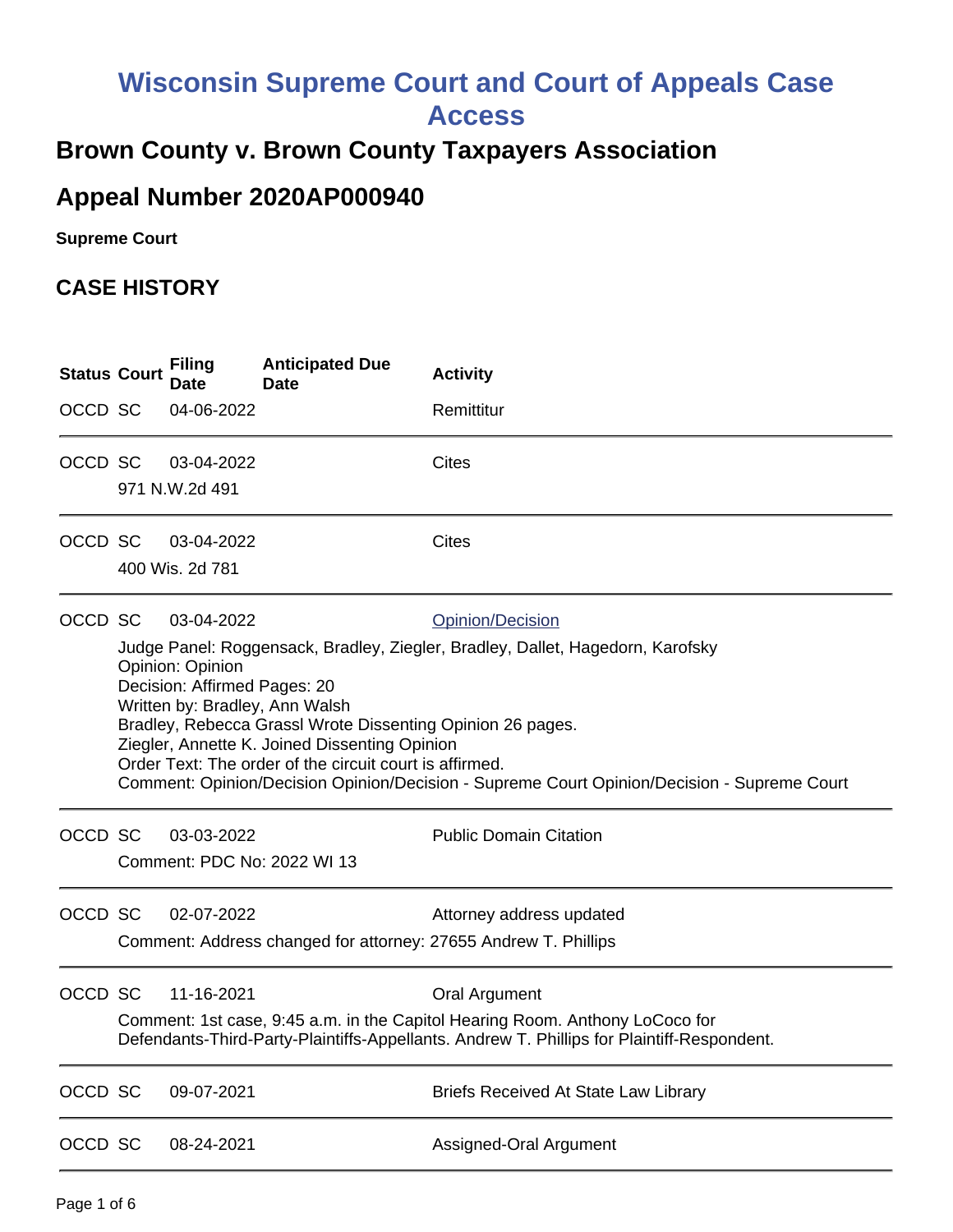| OCCD SC | 07-30-2021                                                                                                                                                                   | <b>Other Brief</b>                                                                                                                                                                       |  |  |  |  |
|---------|------------------------------------------------------------------------------------------------------------------------------------------------------------------------------|------------------------------------------------------------------------------------------------------------------------------------------------------------------------------------------|--|--|--|--|
|         | Filed By: Anthony LoCoco<br><b>Comment: Response to Non-Party Brief</b>                                                                                                      |                                                                                                                                                                                          |  |  |  |  |
| OCCD SC | 07-14-2021                                                                                                                                                                   | Motion to File Amicus/Non-Party Brief                                                                                                                                                    |  |  |  |  |
|         | Filed By: Anthony LoCoco<br>Submit Date: 7-14-2021<br>Decision: (G) Grant<br>Decision Date: 7-20-2021<br>Comment: Motion for Leave to File Response to Non-Party Brief       | IT IS ORDERED that the motion is granted. Defendants-third-party-plaintiffs-appellants may file a single<br>brief in response to the non-party amicus brief on or before August 3, 2021. |  |  |  |  |
| OCCD SC | 07-12-2021                                                                                                                                                                   | <b>Brief of Amicus Curiae</b><br><b>Brief of Amicus Curiae (Wisconsin Counties Association)</b>                                                                                          |  |  |  |  |
|         | Filed By: Joseph Olson<br><b>Comment: Wisconsin Counties Association</b>                                                                                                     |                                                                                                                                                                                          |  |  |  |  |
| OCCD SC | 07-06-2021                                                                                                                                                                   | <b>Attorney Change</b>                                                                                                                                                                   |  |  |  |  |
|         | <b>Comment: Notice of Withdrawal of Counsel</b>                                                                                                                              |                                                                                                                                                                                          |  |  |  |  |
| OCCD SC | 06-29-2021                                                                                                                                                                   | Reply Brief-Supreme Court<br><b>Reply Brief-Supreme Court</b>                                                                                                                            |  |  |  |  |
|         | Filed By: Richard Esenberg                                                                                                                                                   |                                                                                                                                                                                          |  |  |  |  |
| OCCD SC | 06-29-2021                                                                                                                                                                   | Response                                                                                                                                                                                 |  |  |  |  |
|         | Comment: parties to provide 17 copies of CA briefs if standing on CA brief, or 10 addl copies of CA brief<br>if filing new SC brief (per cto 4/22/21)                        |                                                                                                                                                                                          |  |  |  |  |
| OCCD SC | 06-24-2021                                                                                                                                                                   | Motion to File Amicus/Non-Party Brief                                                                                                                                                    |  |  |  |  |
|         | Filed By: Joseph Olson<br>Submit Date: 6-24-2021<br>Decision: (G) Grant<br>Decision Date: 6-28-2021                                                                          |                                                                                                                                                                                          |  |  |  |  |
|         | IT IS ORDERED that the motion is granted. Twenty-two copies of the brief shall be filed on or before<br>July 12, 2021.<br><b>Comment: re: Wisconsin Counties Association</b> |                                                                                                                                                                                          |  |  |  |  |
| OCCD SC | 06-15-2021                                                                                                                                                                   | Response Brief-Supreme Court<br><b>Response Brief-Supreme Court</b>                                                                                                                      |  |  |  |  |
|         | Filed By: Andrew Phillips<br><b>Comment: Brown County</b>                                                                                                                    |                                                                                                                                                                                          |  |  |  |  |
| OCCD SC | 06-10-2021                                                                                                                                                                   | No Brief to Be Filed                                                                                                                                                                     |  |  |  |  |
|         | Comment: Letter from AAG Keenan re: DOR will not be filing SC brief, will rely on CA brief (17 copies of<br>brief rec'd).                                                    |                                                                                                                                                                                          |  |  |  |  |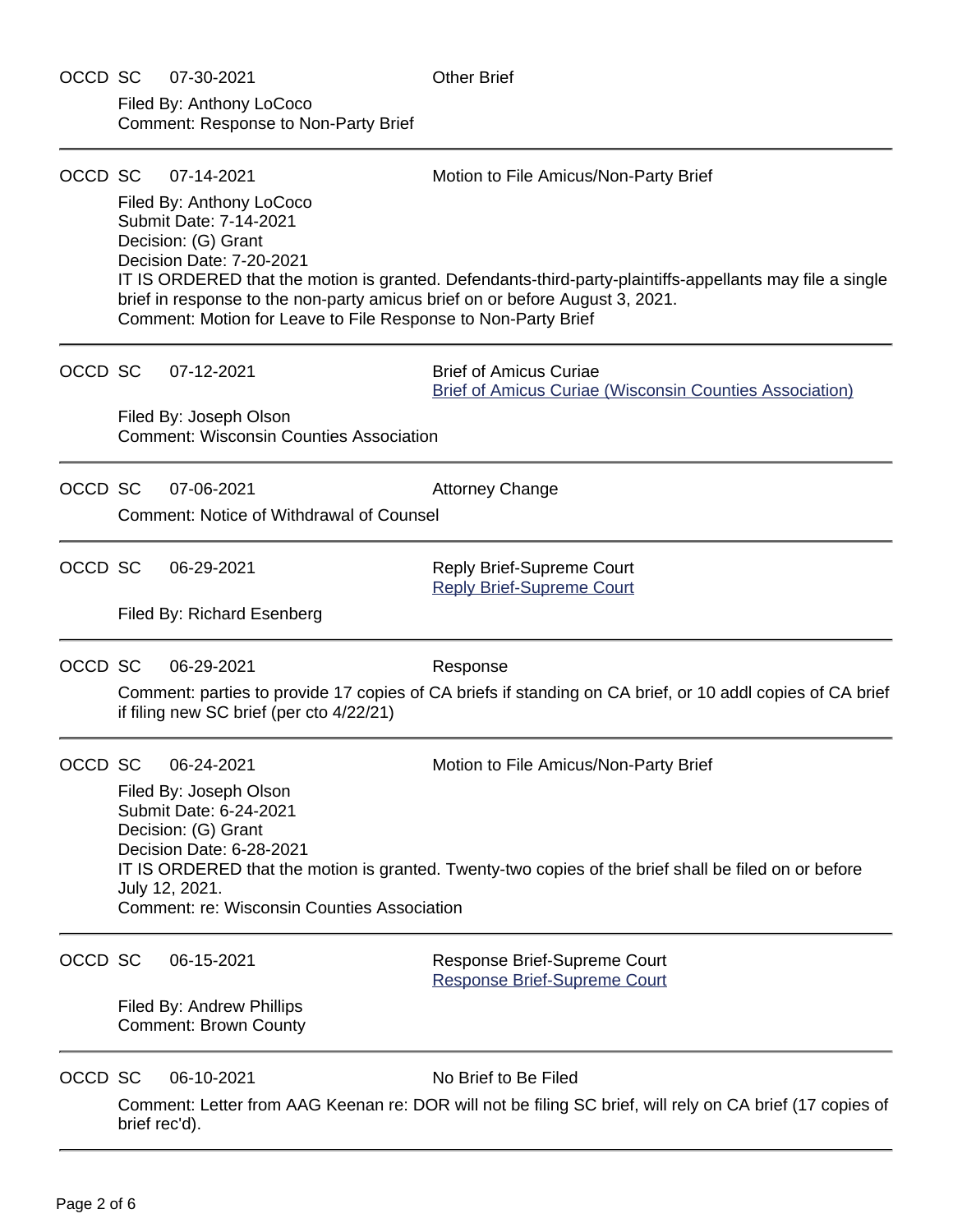OCCD SC 05-24-2021

[First Brief-Supreme Court](https://acefiling.wicourts.gov/document/eFiled/2020AP000940/371653)<br>First Brief-Supreme Court

Filed By: Richard Esenberg

| OCCD CA |                                                                                                                                                                                                                                                                                                                                                                                                                                                                                                                                                                                                                                                                                                                                                                                                                                                                                                                                                                                                                                                                                                                                                                                                                                                                                                                                                                                                                                                                                                                                                                                                                                                                                                                  | 04-23-2021                                                                                                                                                                                                                                                                                                                                                                                                                                                                      | <b>Hold Status</b>                          |  |  |  |  |
|---------|------------------------------------------------------------------------------------------------------------------------------------------------------------------------------------------------------------------------------------------------------------------------------------------------------------------------------------------------------------------------------------------------------------------------------------------------------------------------------------------------------------------------------------------------------------------------------------------------------------------------------------------------------------------------------------------------------------------------------------------------------------------------------------------------------------------------------------------------------------------------------------------------------------------------------------------------------------------------------------------------------------------------------------------------------------------------------------------------------------------------------------------------------------------------------------------------------------------------------------------------------------------------------------------------------------------------------------------------------------------------------------------------------------------------------------------------------------------------------------------------------------------------------------------------------------------------------------------------------------------------------------------------------------------------------------------------------------------|---------------------------------------------------------------------------------------------------------------------------------------------------------------------------------------------------------------------------------------------------------------------------------------------------------------------------------------------------------------------------------------------------------------------------------------------------------------------------------|---------------------------------------------|--|--|--|--|
| OCCD SC |                                                                                                                                                                                                                                                                                                                                                                                                                                                                                                                                                                                                                                                                                                                                                                                                                                                                                                                                                                                                                                                                                                                                                                                                                                                                                                                                                                                                                                                                                                                                                                                                                                                                                                                  | 04-22-2021                                                                                                                                                                                                                                                                                                                                                                                                                                                                      | Court Changed to Supreme Court              |  |  |  |  |
| OCCD SC | <b>Certification Filed</b><br>03-03-2021<br>Filed By: Supreme Court Supreme Court<br>Submit Date: 3-4-2021<br>Decision: (G) Grant<br>Decision Date: 4-22-2021<br>ORD that the certification is granted and the appeal is accepted for consideration of all issues raised<br>before the court of appeals. When this court grants direct review upon certification, it acquires<br>jurisdiction of the case, Wis. Const. art. VII, 3(3), that is, the entire appeal, which includes all issues, not<br>merely the issues certified or the issue for which the court accepts the certification. State v. Stoehr, 134<br>Wis 2d 66, 70, 396 N. @.2d 177(1986); Wis. Stat. 808.05(2) and (Rule) 809.61. Further, the court has<br>jurisdiction over issues not certified because the court may review an issue directly on its own motion.<br>Wis. Stat. 808.05(3); and<br>FRO that within 30 days after the date of this order the appellant must file either a brief in this court or a<br>statement that no brief will be filed; that within 20 days of filing, the respondent must file either a brief or<br>a statement that no brief will be filed; and that if a brief is filed by the respondent, within 10 days of filing,<br>the appellant must file either a reply brief or a statement that no reply brief will be filed; and<br>FRO that in any brief filed in this court the parties shall not incorporate by reference any portion of their<br>court of appeals' brief; instead, any material upon which there is reliance should be restated in the brief<br>filed in this court; and<br>FRO that in the event any party elects not to file a brief in this court, the briefs previously submitted by |                                                                                                                                                                                                                                                                                                                                                                                                                                                                                 |                                             |  |  |  |  |
|         |                                                                                                                                                                                                                                                                                                                                                                                                                                                                                                                                                                                                                                                                                                                                                                                                                                                                                                                                                                                                                                                                                                                                                                                                                                                                                                                                                                                                                                                                                                                                                                                                                                                                                                                  | that party to the court of appeals shall stand as that party's brief in the Supreme Court; and<br>FRO that within the time period established for the filing of briefs, each party must provide the clerk of<br>this court with copies of the briefs previously filed on behalf of that party in the court of appeals. If a<br>party elects to file a new brief(s), 10 copies of their court of appeals brief(s) must be provided. If a part<br>Comment: Court Order of 4/22/21 |                                             |  |  |  |  |
| OCCD CA |                                                                                                                                                                                                                                                                                                                                                                                                                                                                                                                                                                                                                                                                                                                                                                                                                                                                                                                                                                                                                                                                                                                                                                                                                                                                                                                                                                                                                                                                                                                                                                                                                                                                                                                  | 03-03-2021<br>Judge Panel: Stark, Hruz, Seidl<br><b>Opinion: Certification</b><br>Decision: Certification Filed Pages: 22<br><b>Order Text: Certification filed</b>                                                                                                                                                                                                                                                                                                             | <b>Opinion/Decision</b>                     |  |  |  |  |
| OCCD CA |                                                                                                                                                                                                                                                                                                                                                                                                                                                                                                                                                                                                                                                                                                                                                                                                                                                                                                                                                                                                                                                                                                                                                                                                                                                                                                                                                                                                                                                                                                                                                                                                                                                                                                                  | 12-08-2020                                                                                                                                                                                                                                                                                                                                                                                                                                                                      | <b>Submitted on Briefs</b>                  |  |  |  |  |
| OCCD CA |                                                                                                                                                                                                                                                                                                                                                                                                                                                                                                                                                                                                                                                                                                                                                                                                                                                                                                                                                                                                                                                                                                                                                                                                                                                                                                                                                                                                                                                                                                                                                                                                                                                                                                                  | 11-04-2020<br><b>Comment: Brief of Amicus Curiae</b>                                                                                                                                                                                                                                                                                                                                                                                                                            | <b>Briefs Received At State Law Library</b> |  |  |  |  |
| OCCD CA |                                                                                                                                                                                                                                                                                                                                                                                                                                                                                                                                                                                                                                                                                                                                                                                                                                                                                                                                                                                                                                                                                                                                                                                                                                                                                                                                                                                                                                                                                                                                                                                                                                                                                                                  | 10-30-2020<br>Comment: Notice of Withdrawal re: Atty Lucas Vebber                                                                                                                                                                                                                                                                                                                                                                                                               | <b>Other Papers</b>                         |  |  |  |  |
| OCCD CA |                                                                                                                                                                                                                                                                                                                                                                                                                                                                                                                                                                                                                                                                                                                                                                                                                                                                                                                                                                                                                                                                                                                                                                                                                                                                                                                                                                                                                                                                                                                                                                                                                                                                                                                  | 10-16-2020                                                                                                                                                                                                                                                                                                                                                                                                                                                                      | <b>Briefs Sent to District</b>              |  |  |  |  |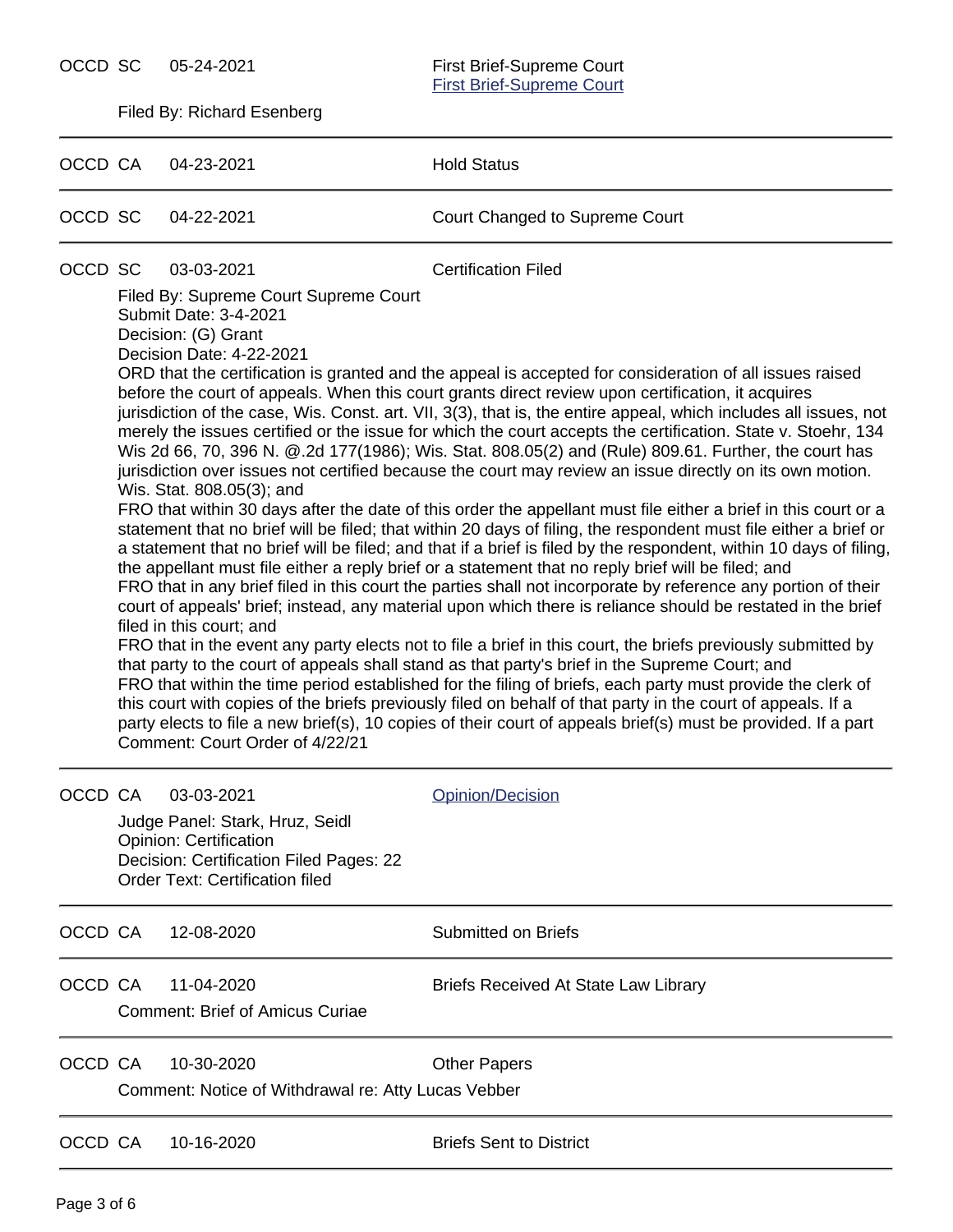OCCD CA 10-16-2020 Brief of Amicus Curiae

[Amicus Brief of the Wisconsin Counties Association](https://acefiling.wicourts.gov/document/eFiled/2020AP000940/297814) [Appendix to Amicus Brief of the Wisconsin Counties](https://acefiling.wicourts.gov/document/eFiled/2020AP000940/297816) **[Association](https://acefiling.wicourts.gov/document/eFiled/2020AP000940/297816)** 

Filed By: Joseph Olson

Comment: Wisconsin Counties Association, separate appendix

| OCCD CA |                                     | 10-09-2020                                                                                                                                                                                                                                                                                                                                                                                                                                                                                                                                                | <b>Briefs Received At State Law Library</b>                                                                                                     |  |  |  |  |
|---------|-------------------------------------|-----------------------------------------------------------------------------------------------------------------------------------------------------------------------------------------------------------------------------------------------------------------------------------------------------------------------------------------------------------------------------------------------------------------------------------------------------------------------------------------------------------------------------------------------------------|-------------------------------------------------------------------------------------------------------------------------------------------------|--|--|--|--|
| OCCD CA |                                     | 09-23-2020                                                                                                                                                                                                                                                                                                                                                                                                                                                                                                                                                | <b>Rejected Electronic Document</b><br>Comment: This electronic version of the Reply brief has a document type description that reads "Brief of |  |  |  |  |
|         |                                     | Appellant", as selected by the filing party. This document type description is not accurate and the<br>e-document must therefore be rejected. Please upload a corrected electronic version of the brief and<br>select "Reply brief" so that the correct colored electronic indicator bar (gray) will associate with the<br>e-brief upon acceptance. Please notify clerk's office staff when done by calling 608-266-1880 so that it<br>may be accepted for filing. Failure to notify may result in the delayed acceptance of the corrected<br>e-document. |                                                                                                                                                 |  |  |  |  |
| OCCD CA |                                     | 09-21-2020                                                                                                                                                                                                                                                                                                                                                                                                                                                                                                                                                | Record and Briefs Sent to District 3                                                                                                            |  |  |  |  |
| OCCD CA |                                     | 09-21-2020                                                                                                                                                                                                                                                                                                                                                                                                                                                                                                                                                | Certificate of Filing by Mail                                                                                                                   |  |  |  |  |
|         |                                     | Comment: RE: Reply Brief, Mailed 9-18-2020, Copies (10), IB.                                                                                                                                                                                                                                                                                                                                                                                                                                                                                              |                                                                                                                                                 |  |  |  |  |
| OCCD CA |                                     | 09-21-2020                                                                                                                                                                                                                                                                                                                                                                                                                                                                                                                                                | <b>Reply Brief</b><br><b>Reply Brief</b>                                                                                                        |  |  |  |  |
|         |                                     | Filed By: Anthony LoCoco                                                                                                                                                                                                                                                                                                                                                                                                                                                                                                                                  |                                                                                                                                                 |  |  |  |  |
|         |                                     | Comment: Received 10 additional copies of CA briefs for SC use. - FW 6/29/2021                                                                                                                                                                                                                                                                                                                                                                                                                                                                            |                                                                                                                                                 |  |  |  |  |
| OCCD CA |                                     | 09-18-2020                                                                                                                                                                                                                                                                                                                                                                                                                                                                                                                                                | Motion to File Amicus/Non-Party Brief                                                                                                           |  |  |  |  |
|         |                                     | Filed By: Joseph Olson<br>Submit Date: 10-1-2020<br>Decision: (G) Grant                                                                                                                                                                                                                                                                                                                                                                                                                                                                                   |                                                                                                                                                 |  |  |  |  |
|         |                                     | Decision Date: 10-2-2020<br>IT IS ORDERED that the motion is granted. The amicus brief shall be filed by October 16, 2020. The                                                                                                                                                                                                                                                                                                                                                                                                                            |                                                                                                                                                 |  |  |  |  |
|         |                                     | brief shall not exceed thirteen pages if a monospaced font is used or 3,000 words if a proportional serif<br>font is used. WIS. STAT. RULE 809.19(8)(c)2.                                                                                                                                                                                                                                                                                                                                                                                                 |                                                                                                                                                 |  |  |  |  |
|         |                                     | Comment: re: Wisconsin Counties Association 10-02-20 Order                                                                                                                                                                                                                                                                                                                                                                                                                                                                                                |                                                                                                                                                 |  |  |  |  |
| OCCD CA |                                     | 09-09-2020                                                                                                                                                                                                                                                                                                                                                                                                                                                                                                                                                | Notice of Appearance                                                                                                                            |  |  |  |  |
|         |                                     | Comment: Notice of Appearance filed by Atty Nelson                                                                                                                                                                                                                                                                                                                                                                                                                                                                                                        |                                                                                                                                                 |  |  |  |  |
| OCCD CA |                                     | 09-08-2020                                                                                                                                                                                                                                                                                                                                                                                                                                                                                                                                                | Notice of Appearance                                                                                                                            |  |  |  |  |
|         | Comment: Filed by Atty Chintamaneni |                                                                                                                                                                                                                                                                                                                                                                                                                                                                                                                                                           |                                                                                                                                                 |  |  |  |  |
| OCCD CA |                                     | 09-08-2020                                                                                                                                                                                                                                                                                                                                                                                                                                                                                                                                                | Certificate of Filing by Mail                                                                                                                   |  |  |  |  |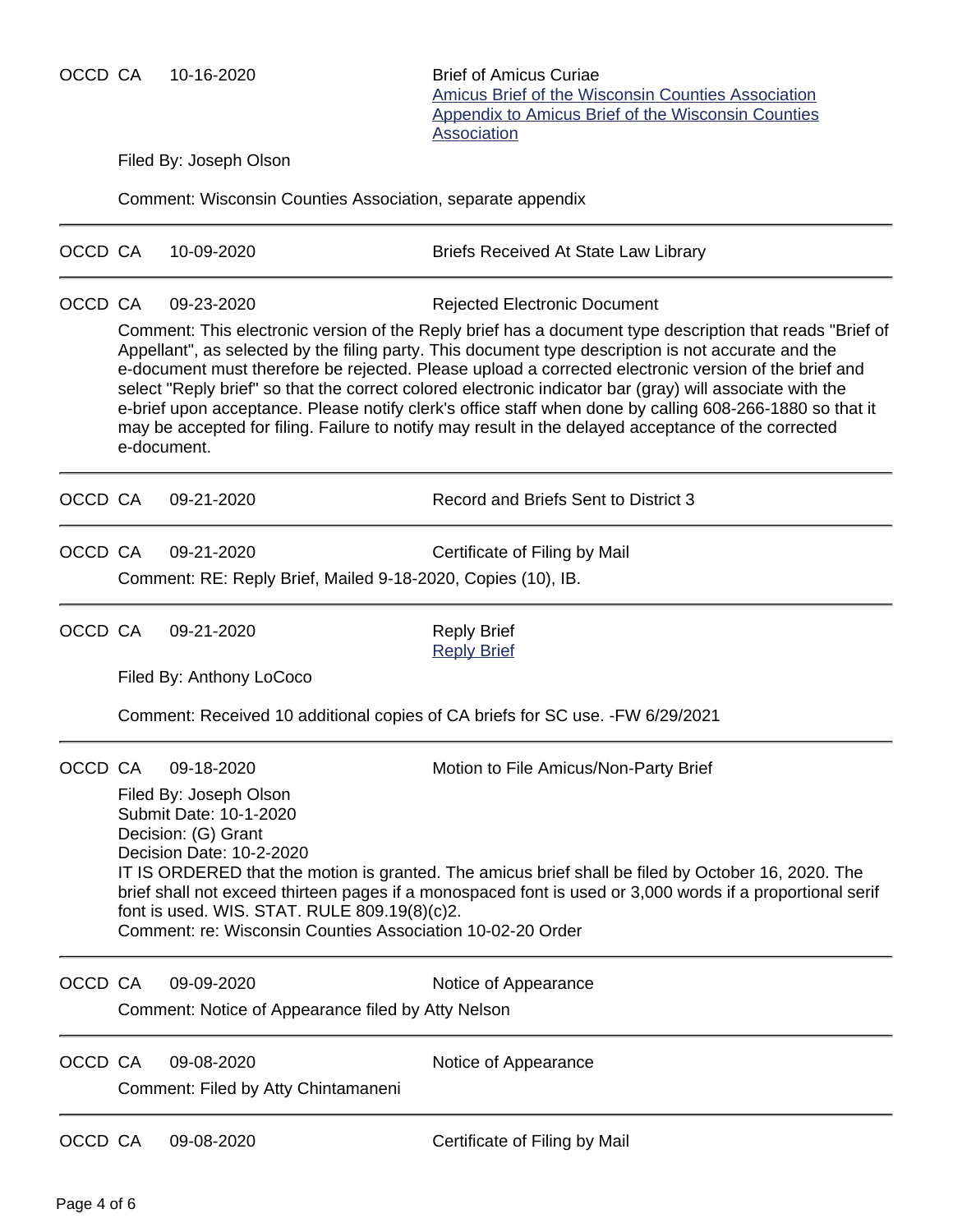OCCD CA 09-08-2020 Brief of Respondent(s) [Brief of Respondent\(s\) - Peter Barca](https://acefiling.wicourts.gov/document/eFiled/2020AP000940/287853) Filed By: Brian Keenan Comment: Peter Barca, Secretary, Wisconsin Department of Revenue. 06-10-2021: received 17 copies of CA briefs for SC use. Ack filing of Brief of Respondent & COM OCCD CA 09-03-2020 Certificate of Service Comment: RE: Respondent's Brief, Mailed 9-3-2020, Copies (10), IB. OCCD CA 09-03-2020 Notice of Appearance Comment: Notice of Appearance re: Attys Raines & Avallone OCCD CA 09-03-2020 Brief of Respondent(s) [Brief of Respondent - Brown County](https://acefiling.wicourts.gov/document/eFiled/2020AP000940/286541) Filed By: Andrew Phillips Comment: Brown County. 6/15/2021: received 10 copies of CA briefs for SC use. OCCD CA 08-04-2020 Certificate of Filing by Mail Comment: RE: Appellant's Brief and Appendix, Mailed 8-3-2020, Copies (12), IB. OCCD CA 08-04-2020 Brief & Appx of Appellant(s) [Brief of Appellants](https://acefiling.wicourts.gov/document/eFiled/2020AP000940/278020) Filed By: Richard Esenberg Comment: Appendix Brief of Appellant. 05-24-21: Received 10 copies of CA briefs for SC use. OCCD CA 06-22-2020 Record Comment: 1-16 to 128-1, ELECTRONICALLY FILED Record Ack. Notice OCCD CA 06-08-2020 Other Papers Comment: Rec'd returned mail for Atty Andrew T. Phillips (5/28/20 NNA) marked by USPS "RTS - not deliverable as addressed - unable to fwd"; nothing appears incorrect on envelope, www.wisbar.org lists address whose only difference is omission of PO Box. Mailing resent 6/10/20 to physical address, PO Box omitted from atty's address record. OCCD CA 06-08-2020 Attorney Change Comment: AAG Keenan added as co-counsel for Peter Barca per letter. Attorney Change OCCD CA 06-01-2020 Statement on Transcript Filed By: Richard Esenberg Status: Prev. Filed Comment: Statement on Transcript